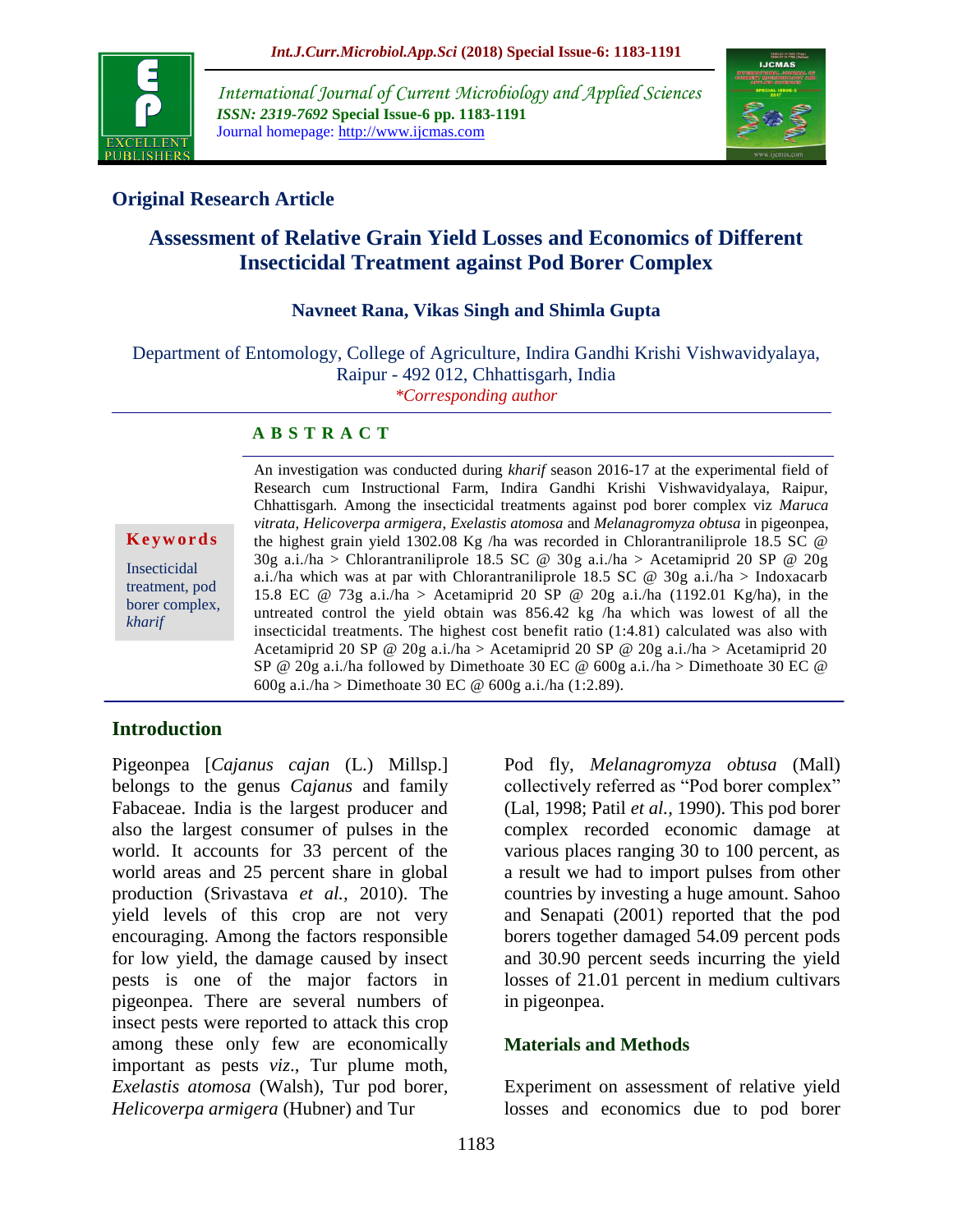complex in pigeonpea was conducted in *kharif* season 2016- 17, at the experimental area of Research cum Instructional Farm, IGKV, Raipur, (C.G.). For the estimation of numbers of healthy and damaged pods and grains were recorded at the time of harvest to calculating yield loss. Seed weight in 100 damage pods due to pod borer complex comparison with seed weight in 100 healthy pods, the yield losses per cent were recorded with following formula

| Per | cent | grain                          | vield | losses                                       |  |
|-----|------|--------------------------------|-------|----------------------------------------------|--|
|     |      |                                |       | seed weight in 100 healthy pods $\times$ 100 |  |
|     |      | seed weight in 100 damage pods |       |                                              |  |

Where,

 $T =$  the yield obtained from full protected plot.

 $C =$  the yield obtained from the unprotected plot.

The weight of grains were recorded from each plot and converted in to kg / ha with the help of following formula

Grain Yield (kg/ha) =<br>Weight of grains in kg/plot  $\sqrt{10000}$  $\times$  10000 Plot area in m2

Economics of different insecticides were worked out as per the market price of the commodities and wages prevailing during the course of studies. For economic analysis, the factors considered were cost of different insecticides and other additional cost involved. Gross and net returns and benefit cost ratio were work out. Value of increased yield over untreated control was calculated by multiplying the increased yield over control by prevailing market price of pigeonpea (Rs 3000 per quintal). The net profit over untreated control was worked out by deducting cost of insecticides and labour charges from price of increased yield over

control. The cost: benefit ratio were also be calculated by dividing net profit over control by the total cost (insecticides and labour charges).

|     | Benefit | cost.                                   | ratio |
|-----|---------|-----------------------------------------|-------|
|     |         | Net returns                             |       |
| $=$ |         | Total cost (insecticides+labour charges |       |

## **Results and Discussion**

The highest grain yield 1302.08 Kg /ha was recorded in Treatment 5: Chlorantraniliprole 18.5 SC @ 30g a.i./ha > Chlorantraniliprole 18.5 SC @ 30g a.i./ha > Acetamiprid 20 SP @ 20g a.i./ha followed by Treatment 6: Chlorantraniliprole 18.5 SC @ 30g a.i./ha > Indoxacarb 15.8 EC  $@$  73g a.i./ha > Acetamiprid 20 SP @ 20g a.i./ha (1192.01 Kg/ha), Treatment 8: Dimethoate 30 EC @ 600g a.i./ha > Dimethoate 30 EC  $\omega$  600g a.i./ha > Dimethoate 30 EC  $\omega$  600g a.i./ha (1135.42 Kg/ha), Treatment 4: Chlorantraniliprole 18.5 SC  $\omega$  30g a.i./ha > Chlorantraniliprole 18.5 SC  $\omega$  30g a.i./ha > Acephate 75 SP @ 750g a.i./ha (1107.12 Kg/ha), Treatment 7: Chlorantraniliprole 18.5 SC @ 30g a.i./ha > Flubendiamide 480 SC  $@$  30g a.i./ha > Dimethoate 30 EC  $@$ 600g a.i./ha (1062.85 Kg/ha), Treatment 2: Acephate 75 SP  $\omega$  750g a.i./ha > Acephate 75 SP @ 750g a.i./ha > Acephate 75 SP @ 750g a.i./ha (1058.51 Kg/ha) while the lowest grain yield of 1056.08 Kg /ha was recorded in Treatment 3: Acetamiprid 20 SP @ 20g a.i./ha > Acetamiprid 20 SP @ 20g a.i./ha > Acetamiprid 20 SP @ 20g a.i./ha treated plots, and the untreated control resulted least (856.42 kg /ha) grain yield in comparison to newer insecticides treated plots. The results of the present findings states that all the treatments showed best in yield over control. The highest yield over control was obtained under treatment, Treatment 5: Chlorantraniliprole 18.5 SC @  $30g$  a.i./ha > Chlorantraniliprole 18.5 SC  $\omega$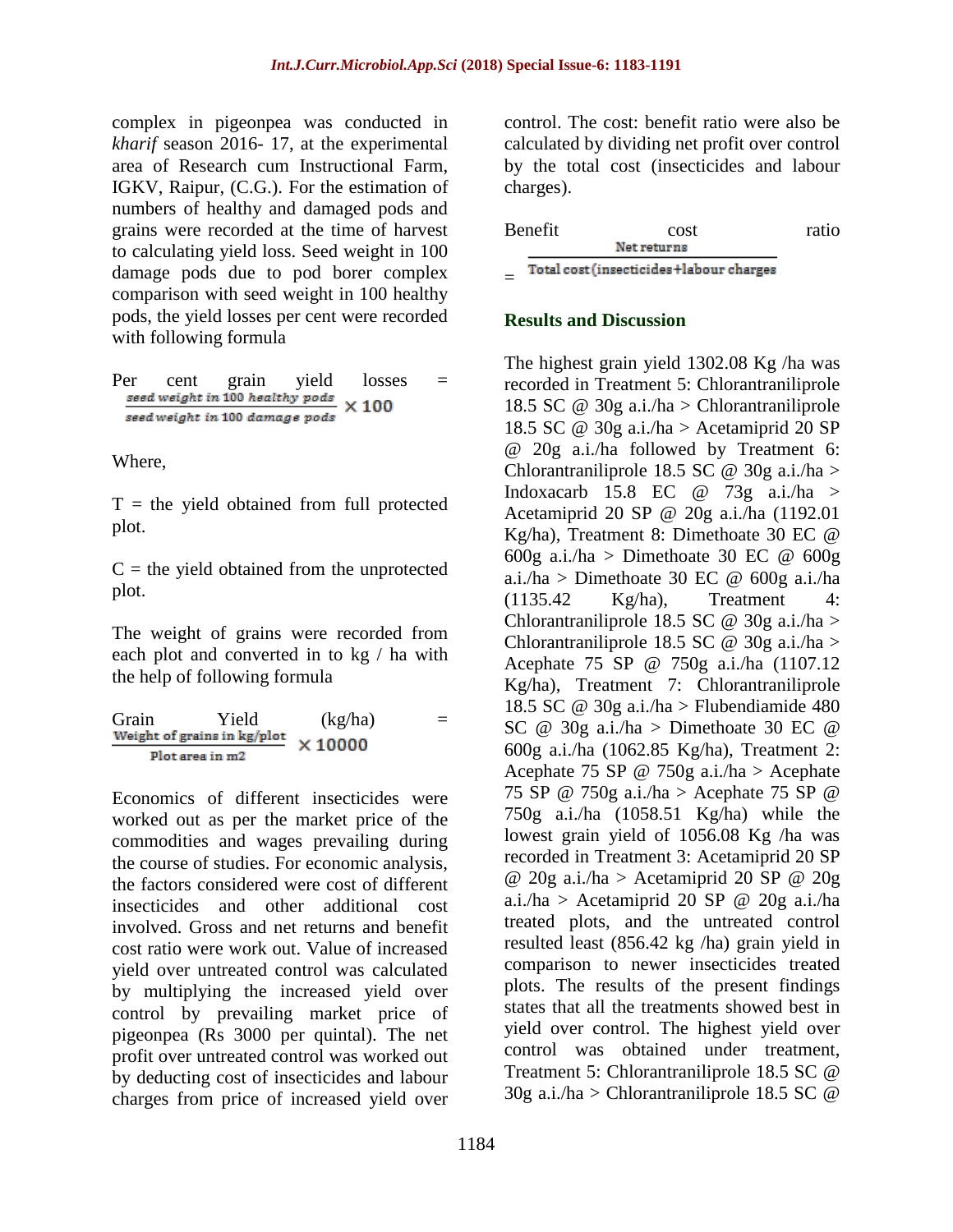30g a.i./ha > Acetamiprid 20 SP @ 20g a.i./ha followed by Treatment 6: Chlorantraniliprole 18.5 SC  $\omega$  30g a.i./ha > Indoxacarb 15.8 EC  $\omega$  73g a.i./ha > Acetamiprid 20 SP @ 20g a.i./ha (1192.01 Kg/ha). Price of increased yield over control was calculated and highest price was with Treatment 5: Chlorantraniliprole 18.5 SC @  $30g$  a.i./ha > Chlorantraniliprole 18.5 SC  $\omega$ 30g a.i./ha > Acetamiprid 20 SP @ 20g a.i./ha. lowest was with Treatment 3: Acetamiprid 20 SP @ 20g a.i./ha > Acetamiprid 20 SP  $\omega$  20g a.i./ha > Acetamiprid 20 SP @ 20g a.i./ha. Thus application of Treatment 5: Chlorantraniliprole 18.5 SC  $\omega$  30g a.i./ha > Chlorantraniliprole 18.5 SC  $\omega$  30g a.i./ha > Acetamiprid 20 SP @ 20g a.i./ha proved to be the best regarding management of pod borers and grain yield of Pigeonpea. The percent pod and grain damage against yield in each plot treated with insecticides was represented under fig 1.

Seed weight in 100 damage pods due to pod borer complex comparison with seed weight in 100 healthy pods, the yield losses per cent was recorded which ranged from 42.15 % to 54.36%. The highest yield loss was obtained under untreated control (54.36%). In treated plot, The highest yield loss was obtained under Treatment 2: Acephate 75 SP @ 750g a.i./ha > Acephate 75 SP @ 750g a.i./ha > Acephate 75 SP @ 750g a.i./ha (48.13%) followed by Treatment 3: Acetamiprid 20 SP  $@$  20g a.i./ha > Acetamiprid 20 SP  $@$ 20g a.i./ha > Acetamiprid 20 SP @ 20g a.i./ha (48.05%). The lowest yield loss was obtained under Treatment 5: Chlorantraniliprole 18.5 SC  $\omega$  30g a.i./ha > Chlorantraniliprole 18.5 SC  $\omega$  30g a.i./ha > Acetamiprid 20 SP @ 20g a.i./ha (36.47%). The details of the relative grain yield losses are presented in the table no.3. Among different newer insecticides tested, the highest net return was found in Treatment 5:

Chlorantraniliprole 18.5 SC  $\omega$  30g a.i./ha > Chlorantraniliprole 18.5 SC  $\omega$  30g a.i./ha > Acetamiprid 20 SP @ 20g a.i./ha (Rs.15511.83) followed by Treatment 6: Chlorantraniliprole 18.5 SC  $\omega$  30g a.i./ha > Indoxacarb 15.8 EC  $\omega$  73g a.i./ha > Acetamiprid 20 SP @ 20g a.i./ha (Rs.11303.30), Treatment 8: Dimethoate 30 EC  $\omega$  600g a.i./ha > Dimethoate 30 EC  $\omega$ 600g a.i./ha > Dimethoate 30 EC  $\omega$  600g a.i./ha (Rs.10465.50), Treatment 3: Acetamiprid 20 SP  $\omega$  20g a.i./ha > Acetamiprid 20 SP  $\omega$  20g a.i./ha > Acetamiprid 20 SP @ 20g a.i./ha (Rs.8348.83), Treatment 2: Acephate 75 SP @ 750g a.i./ha > Acephate 75 SP @ 750g a.i./ha > Acephate 75 SP  $\omega$  750g a.i./ha (Rs.7091.55), and Treatment 7: Chlorantraniliprole 18.5 SC  $\omega$  30g a.i./ha > Flubendiamide 480 SC  $\omega$  30g a.i./ha > Dimethoate 30 EC @ 600g a.i./ha (Rs.5360.72) while the lowest net return was with Treatment 4: Chlorantraniliprole 18.5 SC  $\omega$  30g a.i./ha > Chlorantraniliprole 18.5 SC @ 30g a.i./ha > Acephate 75 SP @ 750g a.i./ha (Rs.5206.35). The economic analysis of plant protection is based on the prevailing market rates of insecticides, labour wages and pigeonpea grain cost.

The cost benefit ratio was worked out to know the economics of insecticidal treated plots. The highest cost-benefit ratio was with Treatment 3: Acetamiprid 20 SP @ 20g a.i./ha > Acetamiprid 20 SP @ 20g a.i./ha > Acetamiprid 20 SP  $\omega$  20g a.i./ha  $(4.81)$ followed by Treatment 8: Dimethoate 30 EC  $@$  600g a.i./ha > Dimethoate 30 EC  $@$  600g a.i./ha > Dimethoate 30 EC  $\omega$  600g a.i./ha (2.89), Treatment 2: Acephate 75 SP @ 750g a.i./ha > Acephate 75 SP  $\omega$  750g a.i./ha > Acephate 75 SP  $\omega$  750g a.i./ha (2.28), Treatment 5: Chlorantraniliprole 18.5 SC  $\omega$  30g a.i./ha > Chlorantraniliprole 18.5 SC  $@$  30g a.i./ha > Acetamiprid 20 SP  $@$ 20g a.i./ha (2.22),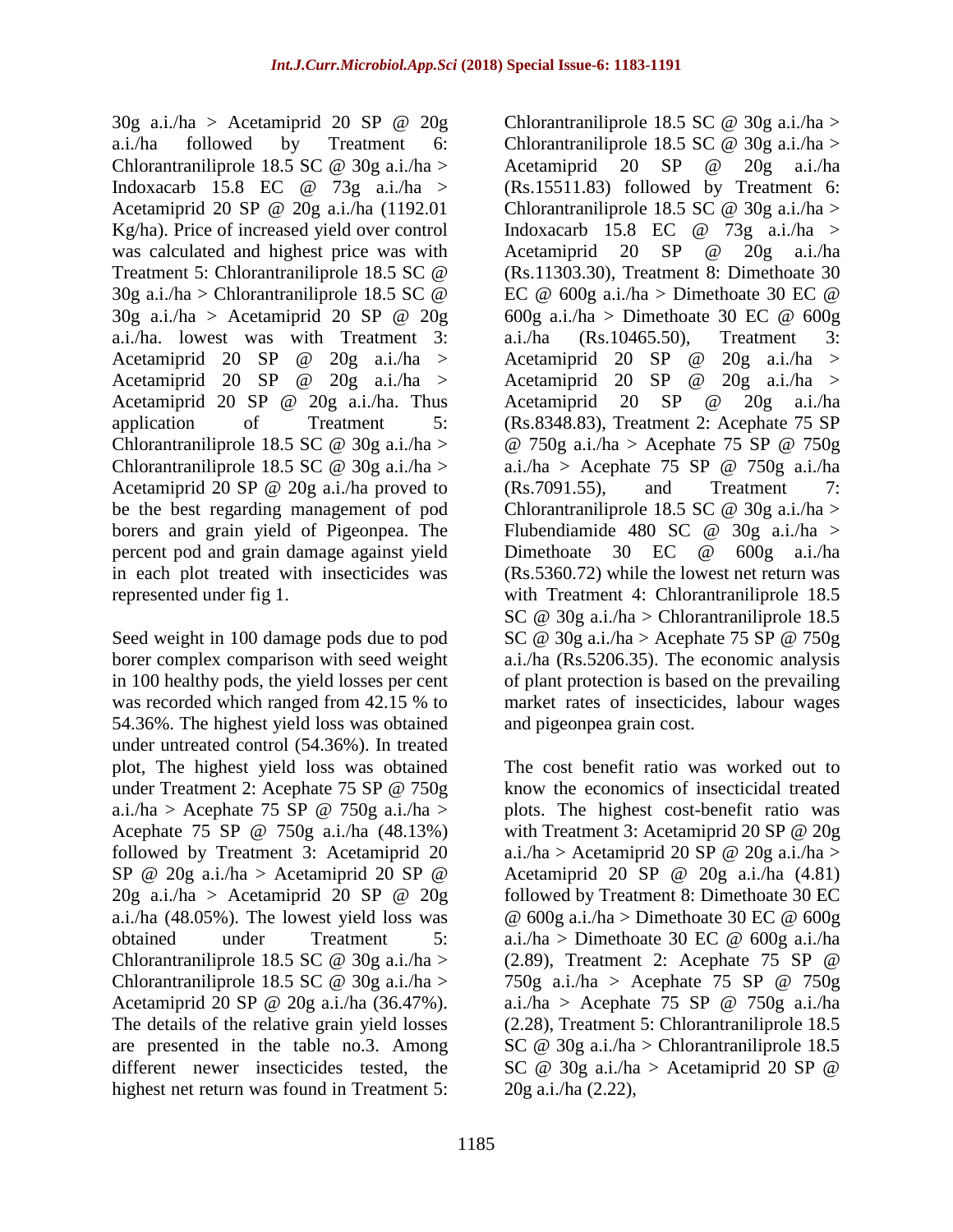| <b>Notation</b>     | <b>Treatments</b>                                                                | Doses (a.i./ha)                   | Percent<br>pod<br>damage by<br>pod borer | Percent pod damage due to<br>H.<br>$M_{\cdot}$<br>armigera vitrata atomos |      | E.<br>M.                    | <b>Grain Yield</b><br>(Kg/ha) |         |
|---------------------|----------------------------------------------------------------------------------|-----------------------------------|------------------------------------------|---------------------------------------------------------------------------|------|-----------------------------|-------------------------------|---------|
| <b>T1</b>           | Control                                                                          |                                   | complex<br>34.32<br>$(35.84)$ *          | 9.15<br>(17.58)                                                           | 8.64 | a<br>8.61<br>(17.09)(17.05) | 7.91<br>(16.3)                | 856.42  |
| <b>T2</b>           | Acephate 75SP > Acephate 75SP > Acephate 75SP                                    | 750g > 750g ><br>750g             | 22.46<br>(28.26)                         | 5.99<br>(14.11)                                                           | 5.9  | 5.48<br>(14.00)(13.50)      | 5.09<br>(12.94)               | 1058.51 |
| <b>T3</b>           | Acetamiprid 20SP > Acetamiprid 20SP > Acetamiprid 20SP                           | 20g > 20g > 20g                   | 18.36<br>(25.28)                         | 4.73<br>(12.45)                                                           | 4.72 | 4.56<br>(12.55)(12.14)      | 4.34<br>(11.97)               | 1056.08 |
| <b>T4</b>           | Chlorantraniliprole 18.5 SC > Chlorantraniliprole 18.5SC<br>$>$ Acephate 75SP    | 30g > 30g ><br>750g               | 21.71<br>(27.74)                         | 5.54<br>(13.58)                                                           | 4.62 | 6.3<br>(12.39)(14.46)       | 5.24<br>(13.12)               | 1107.12 |
| <b>T5</b>           | Chlorantraniliprole 18.5 SC > Chlorantraniliprole 18.5SC<br>$>$ Acetamiprid 20SP | 30g > 30g > 20g                   | 15.58<br>(23.22)                         | 3.98<br>(11.50)                                                           | 3.59 | 4.27<br>(10.89)(11.81)      | 3.74<br>(11.12)               | 1302.08 |
| <b>T6</b>           | Chlorantraniliprole 18.5 SC > Indoxacarb 15.8 EC<br>>Acetamiprid 20SP            | 30g > 73g > 20g                   | 18.23<br>(25.26)                         | 4.77<br>(12.60)                                                           | 4.64 | 4.37<br>(12.37)(11.96)      | 4.46<br>(12.13)               | 1192.01 |
| T7                  | Chlorantraniliprole 18.5 SC > Flubendiamide 480 SC<br>> Dimethoate 30EC          | 30g > 30g ><br>600 <sub>g</sub>   | 19.48<br>(26.17)                         | 5.52<br>(13.56)                                                           | 3.89 | 4.65<br>(11.29)(12.38)      | 5.42<br>(13.42)               | 1062.85 |
| <b>T8</b>           | Dimethoate $30EC >$ Dimethoate $30EC >$ Dimethoate $30EC$                        | 600g > 600g ><br>600 <sub>g</sub> | 22.6<br>(28.36)                          | 6.29<br>(14.50)                                                           | 5.75 | 6.26<br>(13.86)(14.47)      | 4.31<br>(11.91)               | 1135.42 |
| $SE(m) \pm$         |                                                                                  |                                   | 0.91                                     | 0.67                                                                      | 0.69 | 1.04                        | 0.94                          | 162.55  |
| <b>C.D.</b><br>(5%) |                                                                                  |                                   | 2.80                                     | 2.06                                                                      | 2.12 | 3.19                        | 2.89                          | 53.08   |

# **Table.1** Per cent pod damage by pod borer complex and grain yield in different treatments of pigeonpea

\*Figures in Parentheses are angular transformed values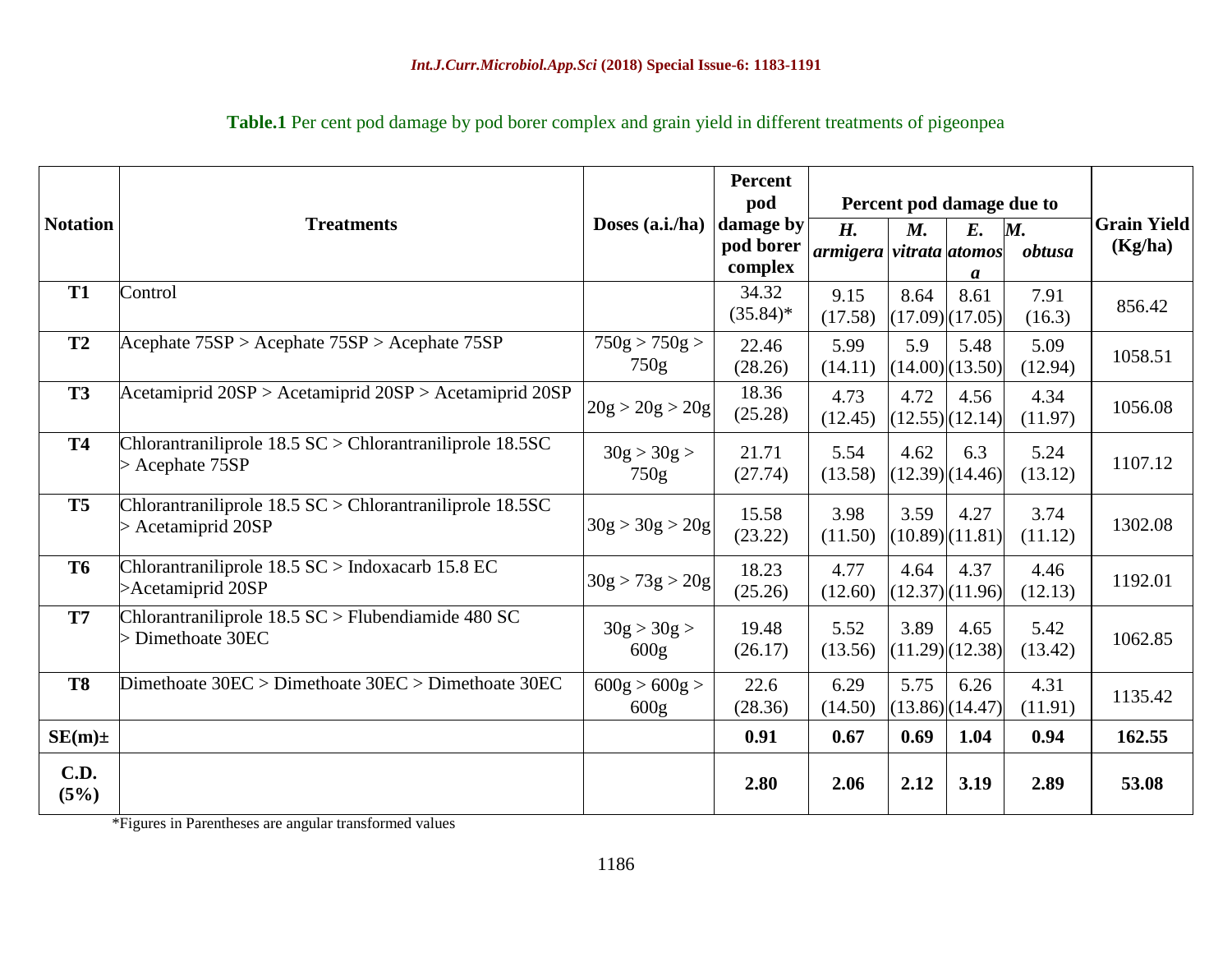|                     |                                                                                          | Doses (a.i./ha)                   | <b>Percent</b><br>grain<br>damage by<br>pod borer<br>complex | Percent grain damage due to |                        |                               |                 |                                  |
|---------------------|------------------------------------------------------------------------------------------|-----------------------------------|--------------------------------------------------------------|-----------------------------|------------------------|-------------------------------|-----------------|----------------------------------|
| <b>Notation</b>     | <b>Treatments</b>                                                                        |                                   |                                                              | H.<br>armigera              | $M_{\cdot}$<br>vitrata | $\boldsymbol{E}$ .<br>atomosa | M.<br>obtusa    | Grain<br><b>Yield</b><br>(Kg/ha) |
| <b>T1</b>           | Control                                                                                  |                                   | 18.21<br>(25.23)                                             | 4.94<br>(12.78)             | 3.38<br>(10.58)        | 4.87<br>(12.73)               | 5.01<br>(12.92) | 856.42                           |
| <b>T2</b>           | $Acceptate 75SP > Acceptate 75SP > Acceptate 75SP$                                       | 750g > 750g ><br>750g             | 10.95<br>(19.32)                                             | 2.85<br>(9.70)              | 1.58<br>(7.22)         | 3.21<br>(10.31)               | 3.37<br>(10.57) | 1058.51                          |
| <b>T3</b>           | $\text{Acetamiprid } 20SP$ > Acetamiprid $20SP$ > Acetamiprid $20SP$                     | 20g > 20g > 20g                   | 9.33<br>(17.77)                                              | 2.37<br>(8.82)              | 1.27<br>(6.45)         | 3.03<br>(10.02)               | 2.66<br>(9.37)  | 1056.08                          |
| <b>T4</b>           | Chlorantraniliprole $18.5$ SC $>$ Chlorantraniliprole $18.5$ SC<br>$>$ Acephate 75SP     | 30g > 30g > 750g                  | 7.14<br>(15.50)                                              | 1.95<br>(7.99)              | 1.21<br>(6.26)         | 1.72<br>(7.51)                | 2.27<br>(8.56)  | 1107.12                          |
| <b>T5</b>           | Chlorantraniliprole $18.5$ SC $>$ Chlorantraniliprole $18.5$ SC<br>$>$ Acetamiprid 20SP  | 30g > 30g > 20g                   | 6.41<br>(14.62)                                              | 1.84<br>(7.70)              | 0.99<br>(5.69)         | 1.59<br>(7.13)                | 1.99<br>(8.10)  | 1302.08                          |
| <b>T6</b>           | Chlorantraniliprole $18.5$ SC $>$ Indox acarb 15.8 EC<br>>Acetamiprid 20SP               | 30g > 73g > 20g                   | 7.21<br>(15.47)                                              | 2.28<br>(8.63)              | 1.03<br>(5.75)         | 1.66<br>(7.22)                | 2.25<br>(8.56)  | 1192.01                          |
| <b>T7</b>           | Chlorantraniliprole $18.5 \text{ SC} > \text{Flubendiamide}$ 480 SC<br>> Dimethoate 30EC | 30g > 30g > 600g                  | 8.23<br>(16.66)                                              | 2.25<br>(8.53)              | 1.69<br>(7.44)         | 1.99<br>(7.94)                | 2.3<br>(8.71)   | 1062.85                          |
| <b>T8</b>           | Dimethoate $30EC >$ Dimethoate $30EC >$ Dimethoate $30EC$                                | 600g > 600g ><br>600 <sub>g</sub> | 9.32<br>(17.70)                                              | 2.96<br>(9.68)              | 2.06<br>(8.23)         | 2.23<br>(8.49)                | 2.07<br>(8.24)  | 1135.42                          |
| $SE(m) \pm$         |                                                                                          |                                   | 0.81                                                         | 0.87                        | 0.43                   | 0.76                          | 0.57            | 162.55                           |
| <b>C.D.</b><br>(5%) |                                                                                          |                                   | 2.47                                                         | 2.67                        | 1.33                   | 2.33                          | 1.74            | 53.08                            |

**Table.2** Percent grain damage by pod borer complex and grain yield in different treatments of pigeonpea

Figures in Parentheses are angular transformed values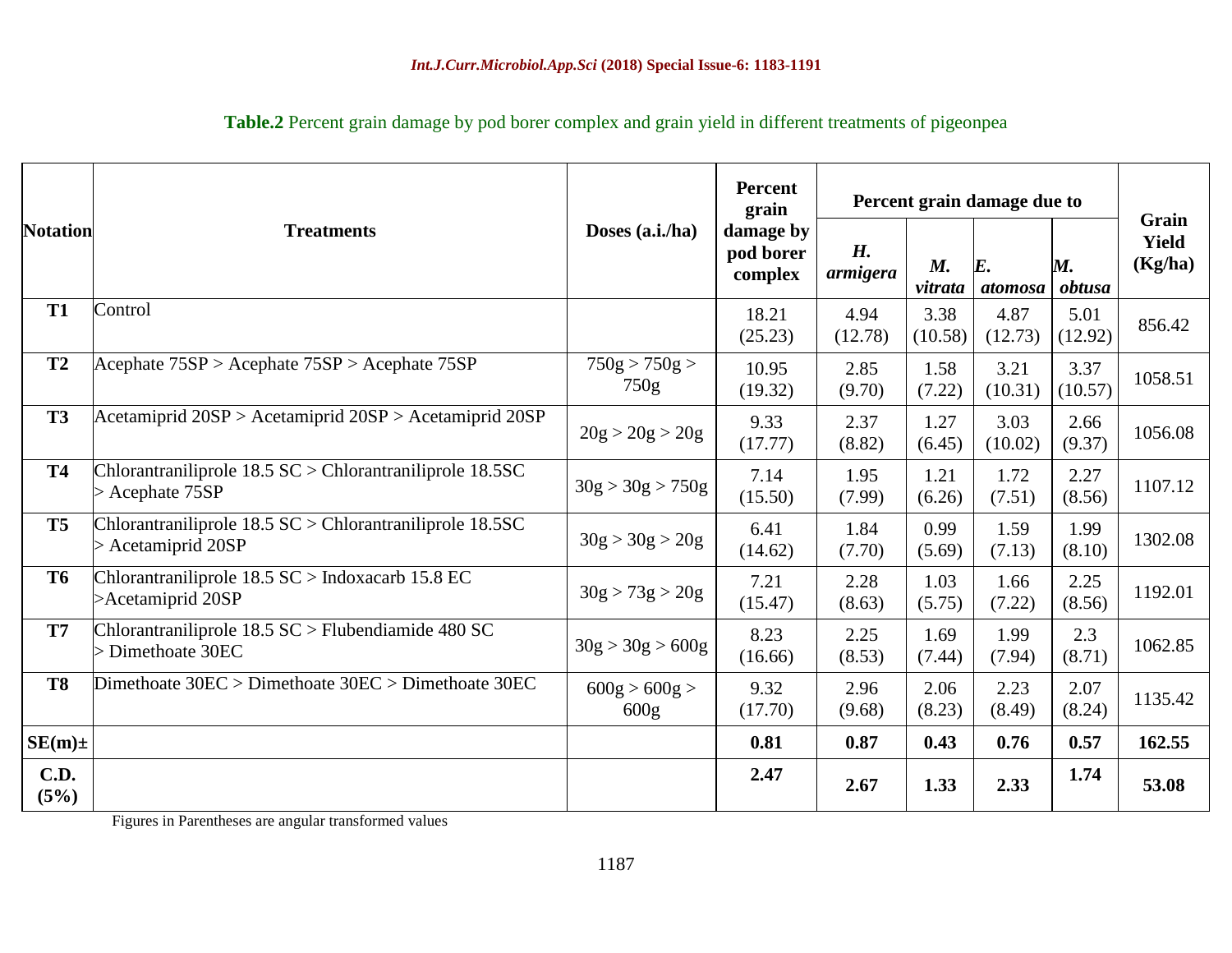| <b>Treatment</b> | Grain yield<br>$(g/100$ healthy<br>pods/Treatment) | Yield losses by pod borer<br>complex in 100 damage pods<br>(%) | <b>Yield losses by</b><br>M. Vitrata $(\%)$ | Yield losses by $H$ .<br>armigera $(\% )$ | Yield losses by $M$ .<br><i>obtusa</i> $(\%)$ | Yield losses by $E$ .<br>atomosa $(\%)$ |
|------------------|----------------------------------------------------|----------------------------------------------------------------|---------------------------------------------|-------------------------------------------|-----------------------------------------------|-----------------------------------------|
| <b>T1</b>        | 54.36                                              | 54.36                                                          | 39.27                                       | 52.24                                     | 61.94                                         | 64.01                                   |
| <b>T2</b>        | 48.13                                              | 48.13                                                          | 24.40                                       | 45.83                                     | 65.08                                         | 57.20                                   |
| <b>T3</b>        | 48.05                                              | 48.05                                                          | 25.42                                       | 49.13                                     | 60.53                                         | 57.14                                   |
| <b>T4</b>        | 44.30                                              | 44.3                                                           | 31.56                                       | 49.18                                     | 55.77                                         | 40.68                                   |
| T <sub>5</sub>   | 36.47                                              | 36.47                                                          | 29.97                                       | 38.56                                     | 46.26                                         | 31.07                                   |
| <b>T6</b>        | 43.25                                              | 43.25                                                          | 26.83                                       | 50.96                                     | 53.45                                         | 41.74                                   |
| <b>T7</b>        | 42.15                                              | 42.15                                                          | 41.49                                       | 41.15                                     | 42.81                                         | 43.17                                   |
| <b>T8</b>        | 43.29                                              | 43.29                                                          | 37.67                                       | 48.55                                     | 49.49                                         | 37.44                                   |

**Table.3** Relative grain yield losses by pod borer complex in different treatments

T1: Untreated control; T2: Acephate 75 SP @ 750g a.i./ha > Acephate 75 SP @ 750g a.i./ha > Acephate 75 SP @ 750g a.i./ha

T3: Acetamiprid 20 SP @ 20g a.i./ha > Acetamiprid 20 SP @ 20g a.i./ha > Acetamiprid 20 SP @ 20g a.i./ha

T4: Chlorantraniliprole 18.5 SC @ 30g a.i./ha > Chlorantraniliprole 18.5 SC @ 30g a.i./ha > Acephate 75 SP @ 750g a.i./ha

T5: Chlorantraniliprole 18.5 SC @ 30g a.i./ha > Chlorantraniliprole 18.5 SC @ 30g a.i./ha > Acetamiprid 20 SP @ 20g a.i./ha

T6: Chlorantraniliprole 18.5 SC @ 30g a.i./ha > Indoxacarb 15.8 EC @ 73g a.i./ha > Acetamiprid 20 SP @ 20g a.i./ha

T7: Chlorantraniliprole 18.5 SC @ 30g a.i./ha > Flubendiamide 480 SC @ 30g a.i./ha > Dimethoate 30 EC @ 600g a.i./ha

T8: Dimethoate 30 EC @ 600g a.i./ha > Dimethoate 30 EC @ 600g a.i./ha > Dimethoate 30 EC @ 600g a.i./ha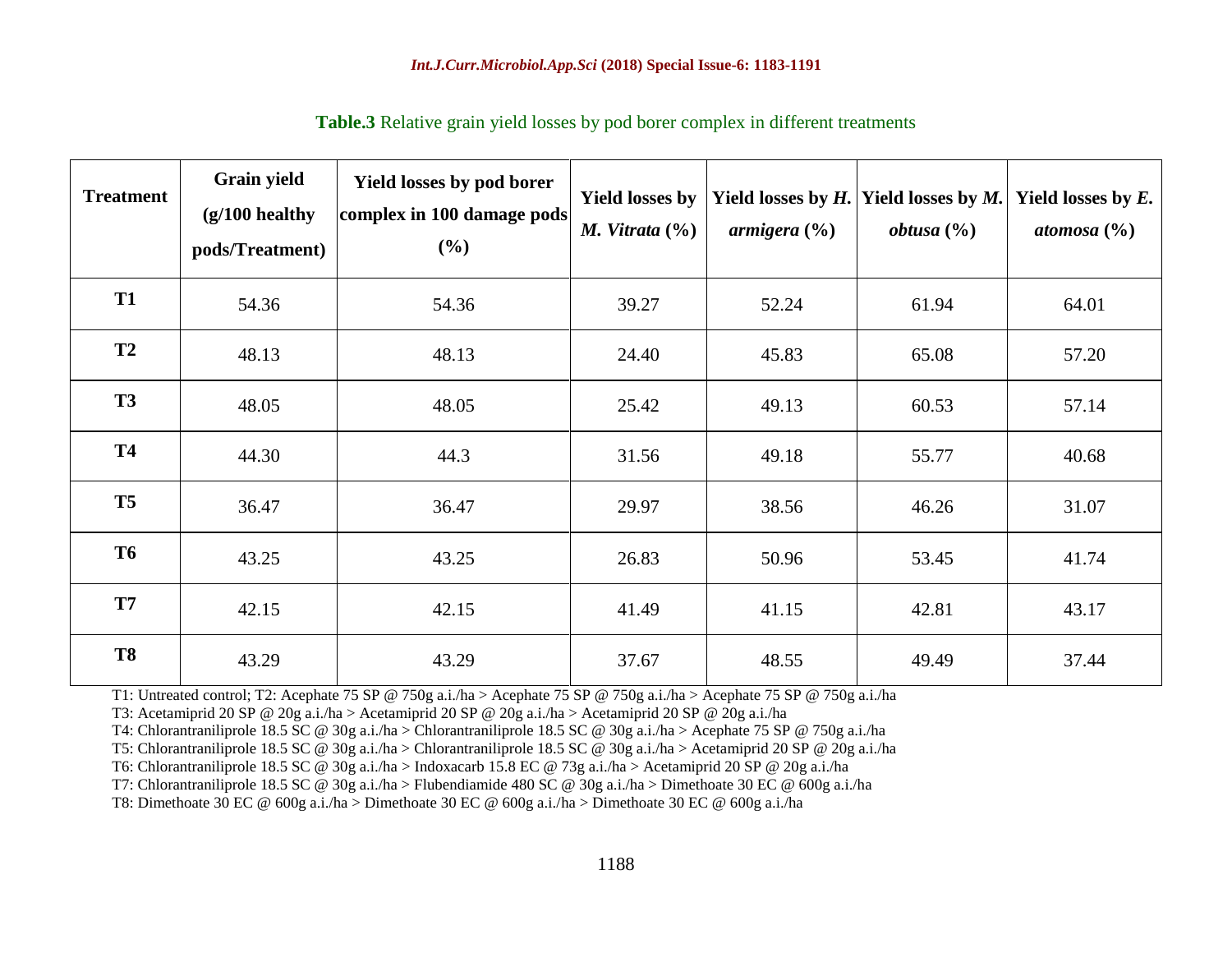| <b>Treatment</b> |              | <b>Increased</b>  | Price of             | Cost of          |              |                     |
|------------------|--------------|-------------------|----------------------|------------------|--------------|---------------------|
|                  | <b>Yield</b> | yield over        | Increased yield over | chemicals &      | Net profit   | <b>Benefit:cost</b> |
|                  | (Kg/ha)      | control $(Kg/ha)$ | control              | labour $(Rs/ha)$ | over control | ratio               |
|                  |              |                   | (Rs, ha)             |                  |              |                     |
| <b>T1</b>        | 856.42       |                   |                      |                  |              |                     |
| T2               | 1058.51      | 202.09            | 10205.55             | 3114.00          | 7091.55      | 2.28                |
| <b>T3</b>        | 1056.08      | 199.66            | 10082.83             | 1734.00          | 8348.83      | 4.81                |
| <b>T4</b>        | 1107.12      | 250.70            | 12660.35             | 7454.00          | 5206.35      | 0.70                |
| <b>T5</b>        | 1302.08      | 445.66            | 22505.83             | 6994.00          | 15511.83     | 2.22                |
| <b>T6</b>        | 1192.01      | 335.59            | 16947.30             | 5644.00          | 11303.30     | 2.00                |
| T7               | 1062.85      | 206.43            | 10424.72             | 5064.00          | 5360.72      | 1.06                |
| <b>T8</b>        | 1135.42      | 279.00            | 14089.50             | 3624.00          | 10465.5      | 2.89                |

#### **Table.4** Cost economics of different insecticides against pod borer complex in pigeonpea

Cost of chemicals: Acephate (75SP) 1 Kg- Rs 590, Acetamiprid (20SP) 1 Kg- Rs 891, Chlorantraniliprole (18.5 SC) 30 ml- Rs 460,

Indoxacarb (15.8SC) 1 Lit- Rs 2650, Flubendiamide (480 SC) 100 mi- Rs 1650, Dimethoate (30EC) 1 Ltr- Rs 380

Labour cost  $= 2$  Labour day /ha @ Rs 224.00 per day

Total labour cost / ha (Three sprays) = Rs. 1344

Price of Pigeonpea  $=$  Rs 5,050 per quintal.

#### **Treatments detail:**

T1: Untreated control ; T2: Acephate 75 SP @ 750g a.i./ha > Acephate 75 SP @ 750g a.i./ha > Acephate 75 SP @ 750g a.i./ha

T3: Acetamiprid 20 SP @ 20g a.i./ha > Acetamiprid 20 SP @ 20g a.i./ha > Acetamiprid 20 SP @ 20g a.i./ha

T4: Chlorantraniliprole 18.5 SC @ 30g a.i./ha > Chlorantraniliprole 18.5 SC @ 30g a.i./ha > Acephate 75 SP @ 750g a.i./ha

T5: Chlorantraniliprole 18.5 SC @ 30g a.i./ha > Chlorantraniliprole 18.5 SC @ 30g a.i./ha > Acetamiprid 20 SP @ 20g a.i./ha

T6: Chlorantraniliprole 18.5 SC @ 30g a.i./ha > Indoxacarb 15.8 EC @ 73g a.i./ha > Acetamiprid 20 SP @ 20g a.i./ha

T7: Chlorantraniliprole 18.5 SC @ 30g a.i./ha > Flubendiamide 480 SC @ 30g a.i./ha > Dimethoate 30 EC @ 600g a.i./ha

T8: Dimethoate 30 EC @ 600g a.i./ha > Dimethoate 30 EC @ 600g a.i./ha > Dimethoate 30 EC @ 600g a.i./ha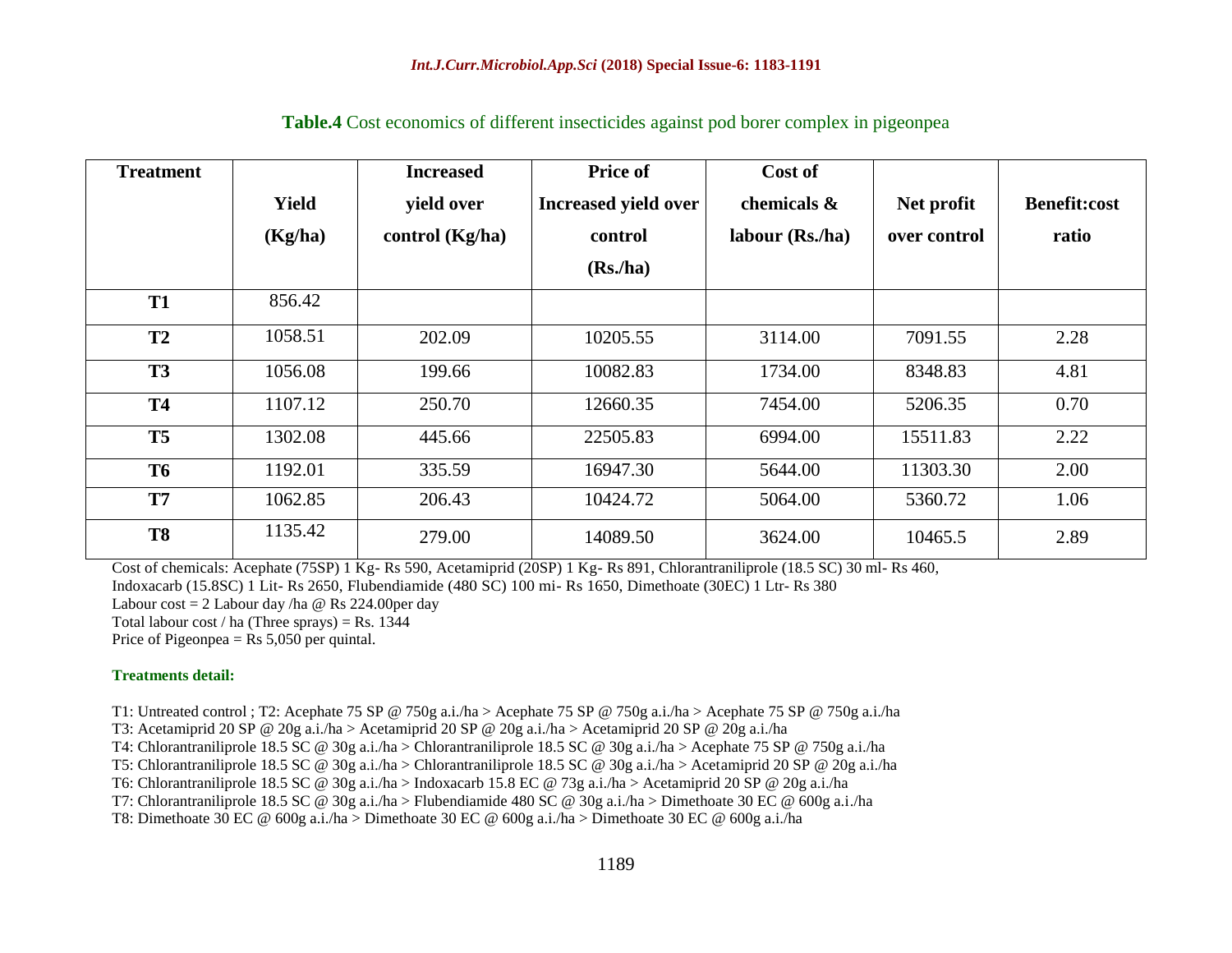